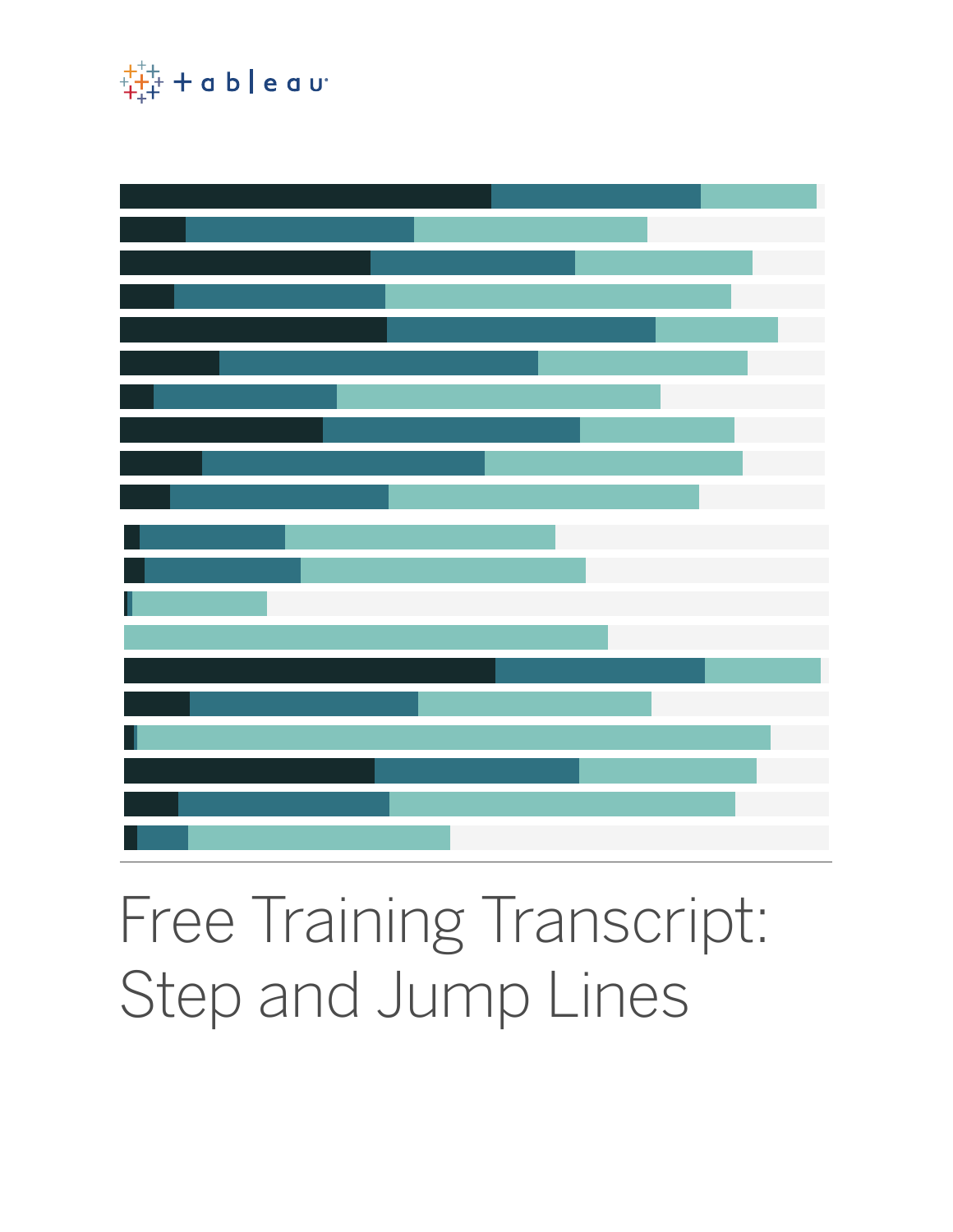Welcome to this video on Step and Jump lines in Tableau Desktop. You can download the Exercise workbook to follow along in your own copy of Tableau.

Line graphs are a wonderful way to show data over time, but if the data is only captured at discrete points in time, drawing a straight line between those points could be misleading. Data often doesn't change in a gradual, continuous manner, but rather makes a jump from one discrete value to another. Let's look at how we can plot this in Tableau.

## Line Graphs

Building a line graph in Tableau Desktop is straightforward. Here, we have data on bestselling books. We're filtered to just the Trade Paperback Fiction list, and we're looking at one single book, *Ready Player One*.

Let's build a timeline for the rank of this book over time. We'll start by bring Week to the Columns shelf. By default this comes out as a discrete date part, starting with Year. But we want a continuous line across time, so we'll change this to be a Continuous Week by using the dropdown menu and selecting Week Number in the second section here, for date truncations.

Now we see the span of the data set, about  $4$  months.

Next, we want to see Rank over this timespan, so we'll bring Rank to Rows. The mark type is automatic, and we can see that it's a line. We could also force this to be a line graph by manually setting the mark type to Line in the dropdown.

Because a rank of 1 is better than a rank of 15, I want the axis to be switched so 1 is at the top. Right click on the axis and select Edit Axis, then check Reversed for the scale.

Now we have this timeline line graph and we can see there have been some ups and downs but this book peaked at #1 right around the time the movie came out at the end of March. But did it gradually move from #3 to #1? No, it was ranked 3rd for one week and ranked 1st the next in an abrupt shift.

## Step and Jump Lines

A better way to show this data might be to use Step or Jump Lines. Unlike a regular line graph, which plots each value then draws a straight line between a set of points, a step line plots the value until it changes, then, like a staircase, shoots up to the next value at a